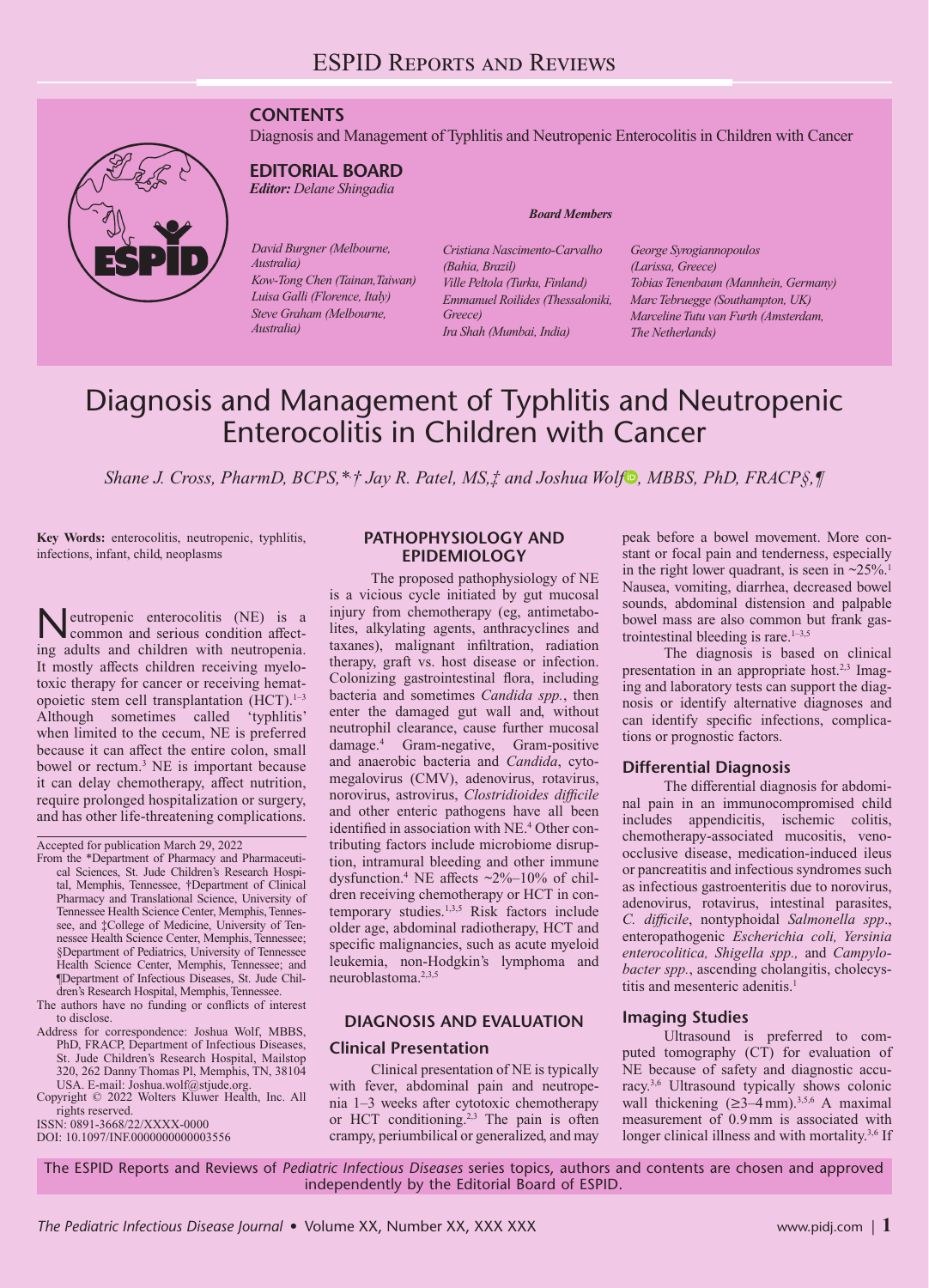the diagnosis is unclear, ultrasound can also evaluate the liver, spleen, gallbladder, kidneys, appendix and retroperitoneum. However, image quality is operator-dependent and bowel evaluation must be specifically requested. Although serial ultrasound is sometimes used to evaluate response to therapy, there is insufficient evidence to modify therapy for increasing wall-thickness alone.

Abdominal CT with intravenous contrast is also often used to assess NE; however, wall-thickness-measurement can be challenging in the nondistended colon, and ionizing radiation and intravenous contrast have potential toxicity.3,6 CT is therefore preferred only in patients with large body habitus or who require concurrent evaluation for chest pathology, suspected perforation or intraabdominal complications, and in centers with limited ultrasound expertise.3,6 CT can show bowel wall thickening, intramural pneumatosis, pneumoperitoneum and pericolic fluid collections or mesenteric stranding,<sup>3,6</sup> and can also evaluate other alternative or concurrent intraabdominal pathology.

Plain radiographs may show extraintestinal free air as a sign of perforation, cecal dilatation, decreased right lower quadrant air, air-fluid levels in ascending colon, pneumatosis intestinalis and small bowel dilatation, but are not routinely indicated because of poor sensitivity and specificity. Gastrointestinal endoscopy is usually contraindicated because of perforation-risk but may be considered if initial therapy fails, or for diagnosis of graft vs. host disease, CMV colitis or fungal infection.

# **Laboratory Tests**

Blood culture, with added anaerobic culture, should be performed at diagnosis and with any clinical deterioration. This can identify bloodstream infection (BSI) from translocation of gut flora and can guide more specific therapy.2 If all cultures are negative and there is no clinical deterioration, repeating blood cultures >48 hours has little utility, even with persistent symptoms. Other microbiological testing may be considered to identify alternative etiologies for gastrointestinal pathology. If diarrhea is prominent, stool testing for *C. difficile*, norovirus, adenovirus, rotavirus, intestinal parasites and pathogenic bacteria should be considered. Molecular testing for CMV from blood is reasonable but is negative in  $~50\%$  of biopsy-proven cases. Inflammatory markers such as C-reactive protein, Interleukin-8, erythrocyte sedimentation rate and procalcitonin are usually elevated and levels may be associated with the severity of illness or prognosis.

# **COMPLICATIONS OF NEUTROPENIC ENTEROCOLITIS**

Outcomes of NE in children appear to be superior to adults. Adult mortality is 20%–50%, whereas recent pediatric studies report mortality rates <3%.1,3,5,7,8 Older adolescents (>14 years) appear to be at higher risk than younger children. Other important complications of NE include BSI, sepsis, mechanical complications requiring surgery and gastrointestinal mucormycosis.

### **Bloodstream Infection**

The most common microbiologicallyproven complication of NE is BSI, especially due to *E. coli*, viridans group streptococci, *Pseudomonas aeruginosa, Klebsiella spp.* or *Enterococcus spp.*2,9 Other important pathogens include *Clostridium spp., Pasturella haemolytica*, *Acinetobacter baumanii*, *Aspergillus spp.* and *Candida spp.* Children with NE have lower BSI rates  $(\sim 25\%)$  than adults (~40%).

# **Sepsis**

Death from pediatric NE is most frequently associated with sepsis, a dysregulated response to infection leading to organ dysfunction.<sup>1,5</sup> Although severe sepsis requiring intensive care is rare, mild organ dysfunction is common with hypotension reportedly occurring in  $\sim$ 40% of cases.<sup>5,7</sup> Early recognition and management of sepsis likely contribute to low mortality rates in recent studies.

# **MANAGEMENT**

# **Empiric Antibiotic Therapy**

Prompt administration of broad-spectrum empiric antibiotics is critical to prevent progressive disease and severe sepsis. (Table 1) Empiric therapy guided by clinical severity usually includes coverage for aerobic Gram-negative and anaerobic bacteria, and may also include coverage for intestinal Grampositive aerobes or *Candida spp*. 2,3,5,7 The backbone of therapy is usually piperacillintazobactam or cefepime plus metronidazole, and some authors have even recommended routine empiric use of carbapenems.<sup>3</sup>

#### **Broader-spectrum Antimicrobial Therapy**

Expanded empiric coverage is necessary in select cases. Patients with more severe NE and history of multidrug-resistant Gramnegative infection or colonization may have initial therapy tailored to resistant organisms; options to broaden Gram-negative coverage include adding an aminoglycoside or switching to a carbapenem. Expanded upfront therapy should also be considered in patients requiring critical care support (eg, vasopressor therapy, ventilatory support or severe metabolic acidosis), with signs of peritonitis or an abdominal mass or bowel wall thickening on ultrasound ≥0.9 cm.<sup>2,3</sup> In these cases, broader empiric coverage for Gram-positive bacteria, with vancomycin or linezolid, double Gram-negative coverage with an aminoglycoside, and antifungal coverage with fluconazole or an echinocandin should be considered.

# **Indications for Escalation or Deescalation of Antibiotic Therapy**

Empiric antibiotic therapy should be adjusted as new information becomes available. Patients with documented infection should have antimicrobials tailored to susceptibilities, but broad-spectrum antimicrobials should also be continued because polymicrobial infection of the gut wall is presumed. Patients showing clinical improvement should be considered for de-escalation of therapy after 24–48h, including discontinuation of aminoglycosides, and switching empiric carbapenems to cefepime or piperacillin-tazobactam. Oral metronidazole plus ciprofloxacin can be considered for outpatient management in patients showing clinical improvement and tolerating oral intake.

Indications for empiric escalation of therapy include worsening of gastrointestinal symptoms or signs, increasing bowel wallthickness, sepsis or positive culture with a resistant organism. In these cases, depending on clinical stability, either stepwise escalation of therapy while monitoring for clinical response, or broad escalation with subsequent rationalization can be considered. Ongoing mild-moderate symptoms or fever usually do not require escalation, since they can persist until neutrophil count recovery even with optimal therapy.

# **Duration of Antibiotic Therapy**

The duration of antibiotic therapy for NE is controversial. Although prolonged therapy after resolution of neutropenia and symptoms has been recommended for adults with uncomplicated NE, our practice is to discontinue antibiotic therapy after count recovery (absolute neutrophil count >500) plus the resolution of symptoms, unless a longer course is indicated for BSI, *C. difficile infection*, peritonitis or intraabdominal abscess.10 In certain diseases (eg, acute myeloid leukemia or relapsed leukemia), count recovery may be very delayed, and clinicians must balance the risk of continued NE therapy (eg, antibiotic resistance and metronidazole-neurotoxicity) against the benefits.

# **Surgical Management**

Because mechanical complications, including obstruction, intussusception, perforation and fistulization are rarely described in pediatric NE in the current era,<sup>1,5</sup> >90% of pediatric NE cases can be treated conservatively.<sup>1,2,5,8</sup> Also, surgery is technically challenging due to friable